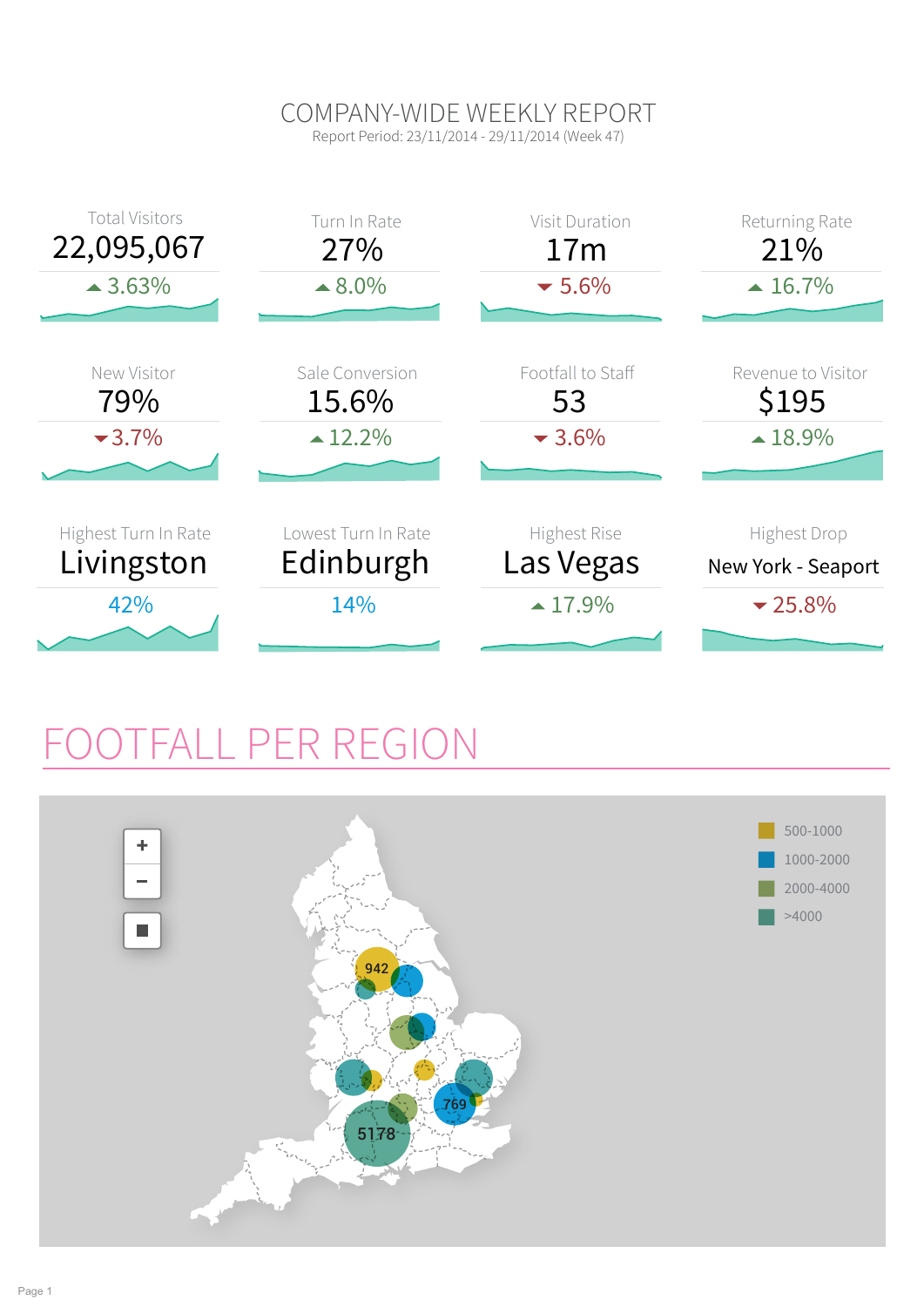### VISITOR COUNTS



| Week 47   | <b>This Year</b> | <b>Last Year</b> | <b>Changes</b>    |
|-----------|------------------|------------------|-------------------|
| Monday    | 14 4 20          | 11 2 2 0         | $\triangle$ 28.5% |
| Tueday    | 14 680           | 11 190           | $\triangle$ 31.2% |
| Wednesday | 19 3 20          | 18 300           | $\triangle$ 5.6%  |
| Thursday  | 17210            | 14890            | $-15.6\%$         |
| Friday    | 16 340           | 12 640           | $-29.3\%$         |
| Saturday  | 27 490           | 16 280           | $\triangle$ 68.9% |
| Sunday    | 24 630           | 19 110           | $-28.9%$          |
| Total     | 452 110          | 252 010          | $-79%$            |

 $2014$  -- 2013

### Weekly Trend







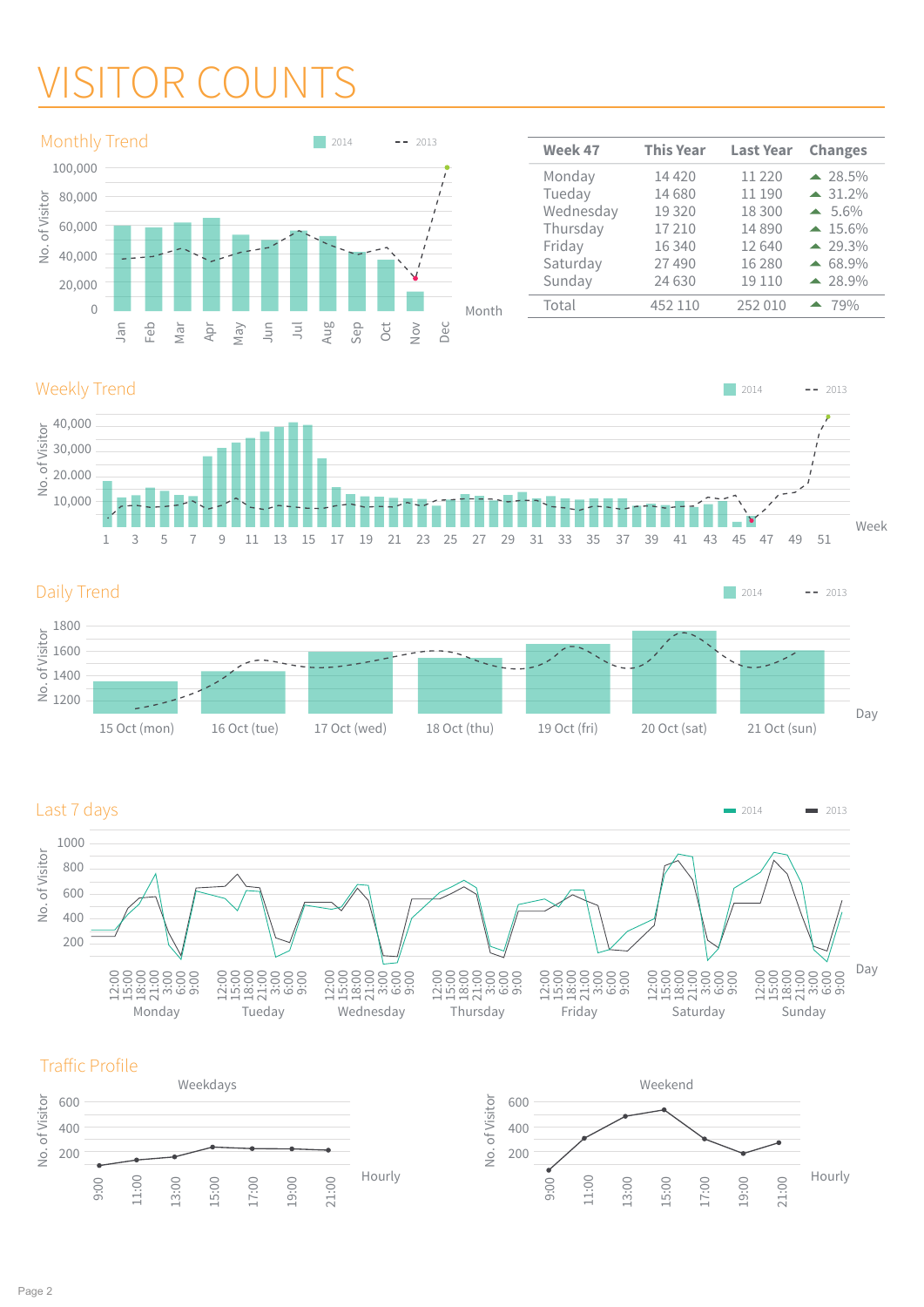# URN IN RATE



| Week 47   | <b>This Year</b> | <b>Last Year</b> | <b>Changes</b>    |  |  |
|-----------|------------------|------------------|-------------------|--|--|
| Monday    | 12.3%            | 10.8%            | $\triangle$ 13.9% |  |  |
| Tueday    | 10.9%            | 12.4%            | $-12.1\%$         |  |  |
| Wednesday | 15.4%            | 14.3%            | $-7.7\%$          |  |  |
| Thursday  | 21%              | 12.7%            | $\triangle$ 65.4% |  |  |
| Friday    | 19%              | 21%              | $-9.5\%$          |  |  |
| Saturday  | 18.9%            | 18%              | $\triangle$ 5%    |  |  |
| Sunday    | 20.4%            | 16%              | $\triangle$ 27.5% |  |  |
| Total     | 21.4%            | 17%              | $-25.9%$          |  |  |

#### Traffic Profile



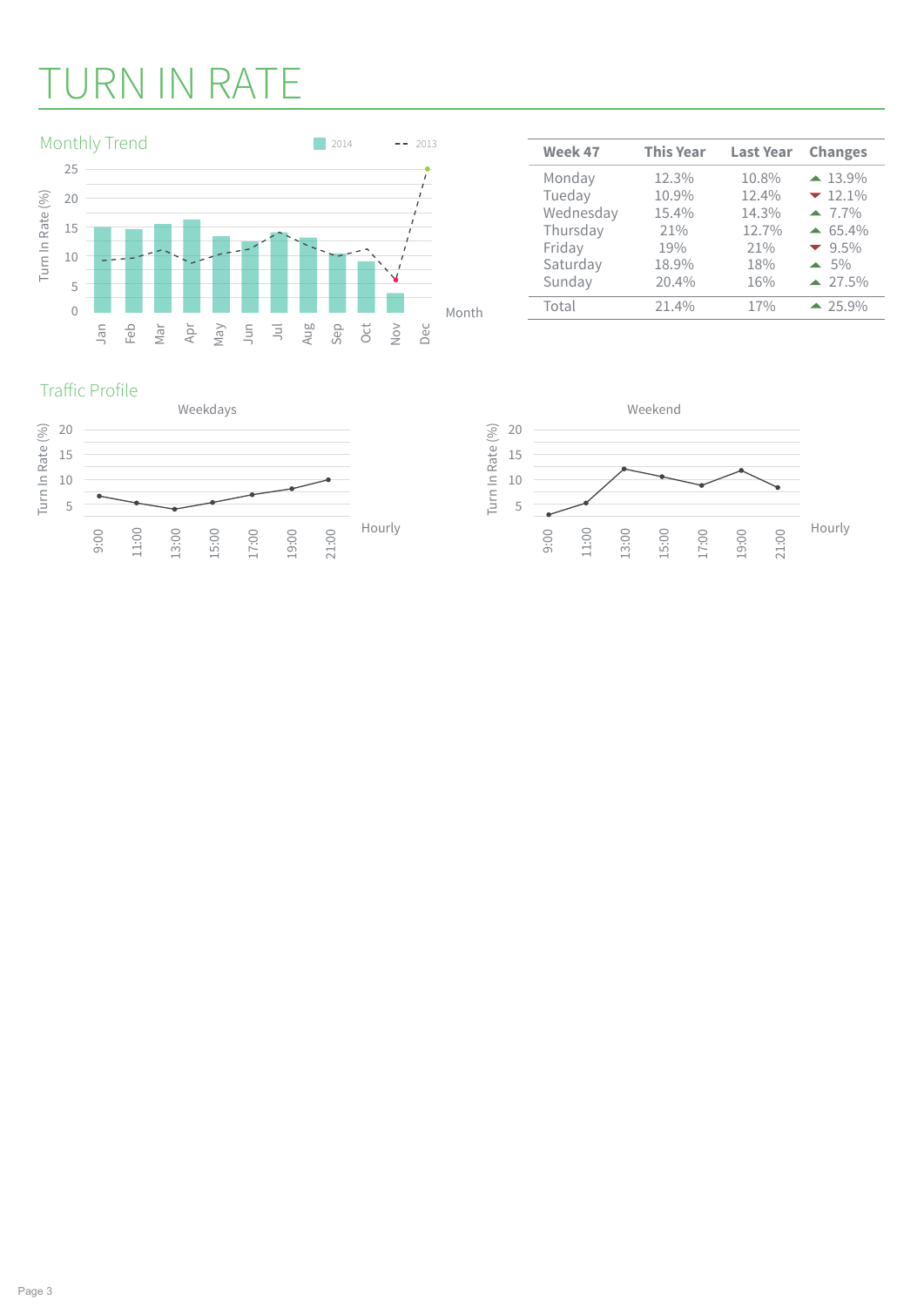### **SIDE TRAFFIC**



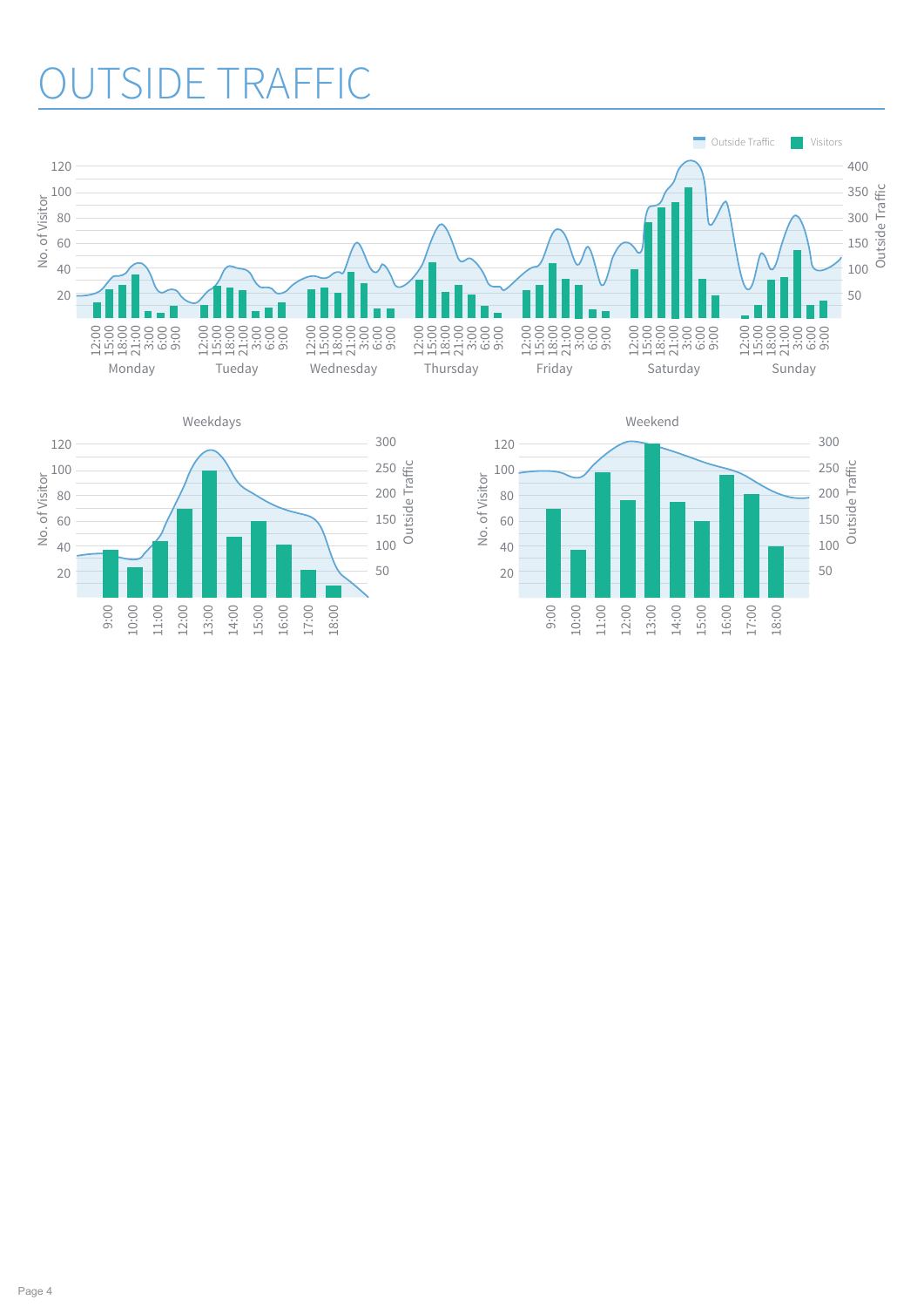### VISIT DURATIONS



| <b>This Year</b> | <b>Last Year</b> | <b>Changes</b>     |
|------------------|------------------|--------------------|
| $10$ min         | 7 min            | $-42.9%$           |
| $9$ min          | 8 min            | $\triangle 12.5\%$ |
| $13 \text{ min}$ | $11$ min         | $\triangle$ 18.2%  |
| $11$ min         | $12 \text{ min}$ | $-8.3%$            |
| $16$ min         | $13 \text{ min}$ | $-23.1%$           |
| $13 \text{ min}$ | 9 min            | $-44.4\%$          |
| $17$ min         | 18 min           | $-5.6\%$           |
| $20$ min         | $18$ min         | $-11.1%$           |
|                  |                  |                    |

Weekly Trend





### Classification by Engagement



| Week 47   | $15mins$ | <b>15-30mins</b> | >30mins |  |  |
|-----------|----------|------------------|---------|--|--|
| Monday    | 40%      | 40%              | 20%     |  |  |
| Tueday    | 50%      | 25%              | 25%     |  |  |
| Wednesday | 35%      | 30%              | 35%     |  |  |
| Thursday  | 55%      | 25%              | 20%     |  |  |
| Friday    | 38%      | 40%              | 22%     |  |  |
| Saturday  | 60%      | 26%              | 14%     |  |  |
| Sunday    | 46%      | 21%              | 33%     |  |  |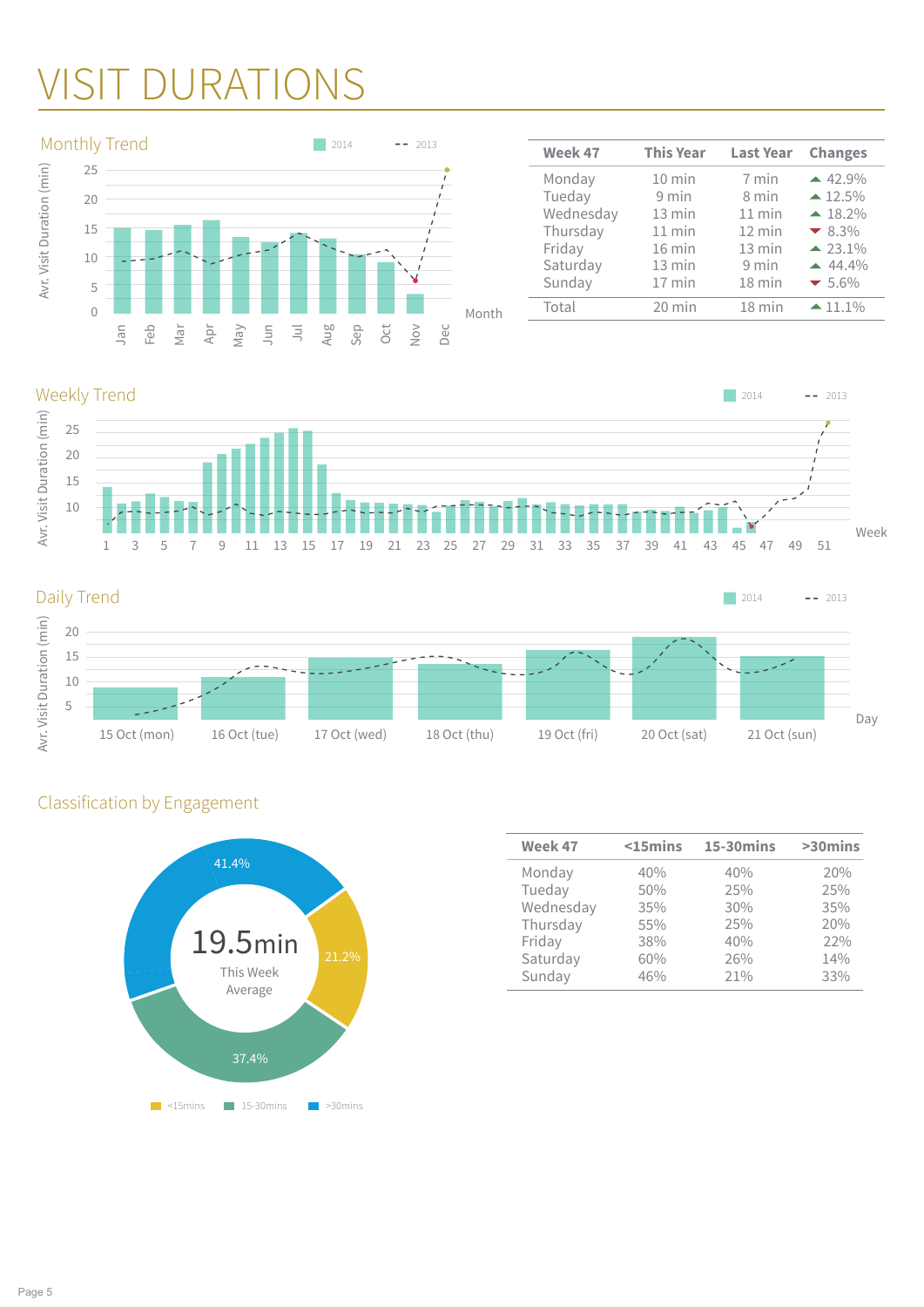# TURNING CUSTOMERS



| Week 47   | <b>This Year</b> | <b>Last Year</b> | <b>Changes</b>         |  |  |
|-----------|------------------|------------------|------------------------|--|--|
| Monday    | 13%              | 12%              | $\triangle$ 8.3%       |  |  |
| Tueday    | 11%              | 13%              | $-15.4\%$              |  |  |
| Wednesday | 15%              | 14%              | $-7.1\%$               |  |  |
| Thursday  | 17%              | 15%              | $\blacktriangle$ 13.3% |  |  |
| Friday    | 22%              | 21%              | $4.8\%$                |  |  |
| Saturday  | 21%              | 20%              | $\triangle$ 5%         |  |  |
| Sunday    | 20%              | 19%              | $\triangle$ 5.3%       |  |  |
| Total     | 19%              | 15%              | $-26.7%$               |  |  |

#### Weekly Trend





### Classification by Visit Frenquency



| <b>Frequency</b> | Within 1 month | <b>Within 3 months</b> |  |  |  |
|------------------|----------------|------------------------|--|--|--|
|                  | 56%            | 50%                    |  |  |  |
|                  | 28%            | 23%                    |  |  |  |
| 3                | 11%            | 16%                    |  |  |  |
| >3               | 50/6           | $11\%$                 |  |  |  |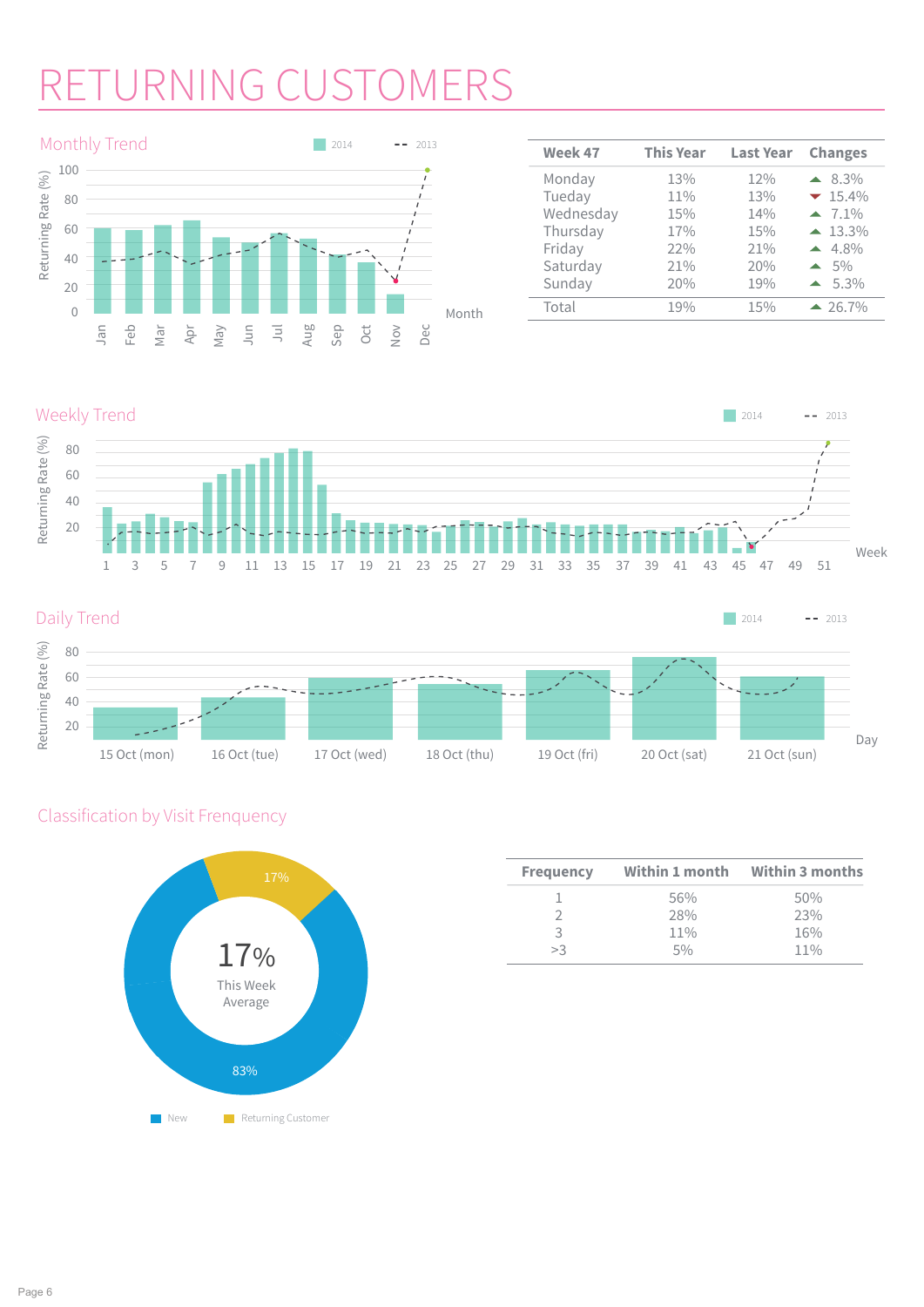# **SALES CONVERSI**



| Week 47   | <b>This Year</b> | <b>Last Year</b> | <b>Changes</b>             |
|-----------|------------------|------------------|----------------------------|
| Monday    | 13%              | 10%              | $30\%$<br>$\blacktriangle$ |
| Tueday    | 11%              | 13%              | $-15.4\%$                  |
| Wednesday | 15%              | 14%              | $-7.1\%$                   |
| Thursday  | 17%              | 15%              | $\blacktriangle$ 13.3%     |
| Friday    | 22%              | 20%              | 10%                        |
| Saturday  | 21%              | 20%              | 5%                         |
| Sunday    | 20%              | 19%              | $\triangle$ 5.3%           |
| Total     | 23%              | 19%              | $-21.1\%$                  |
|           |                  |                  |                            |

#### Weekly Trend







Traffic Profile